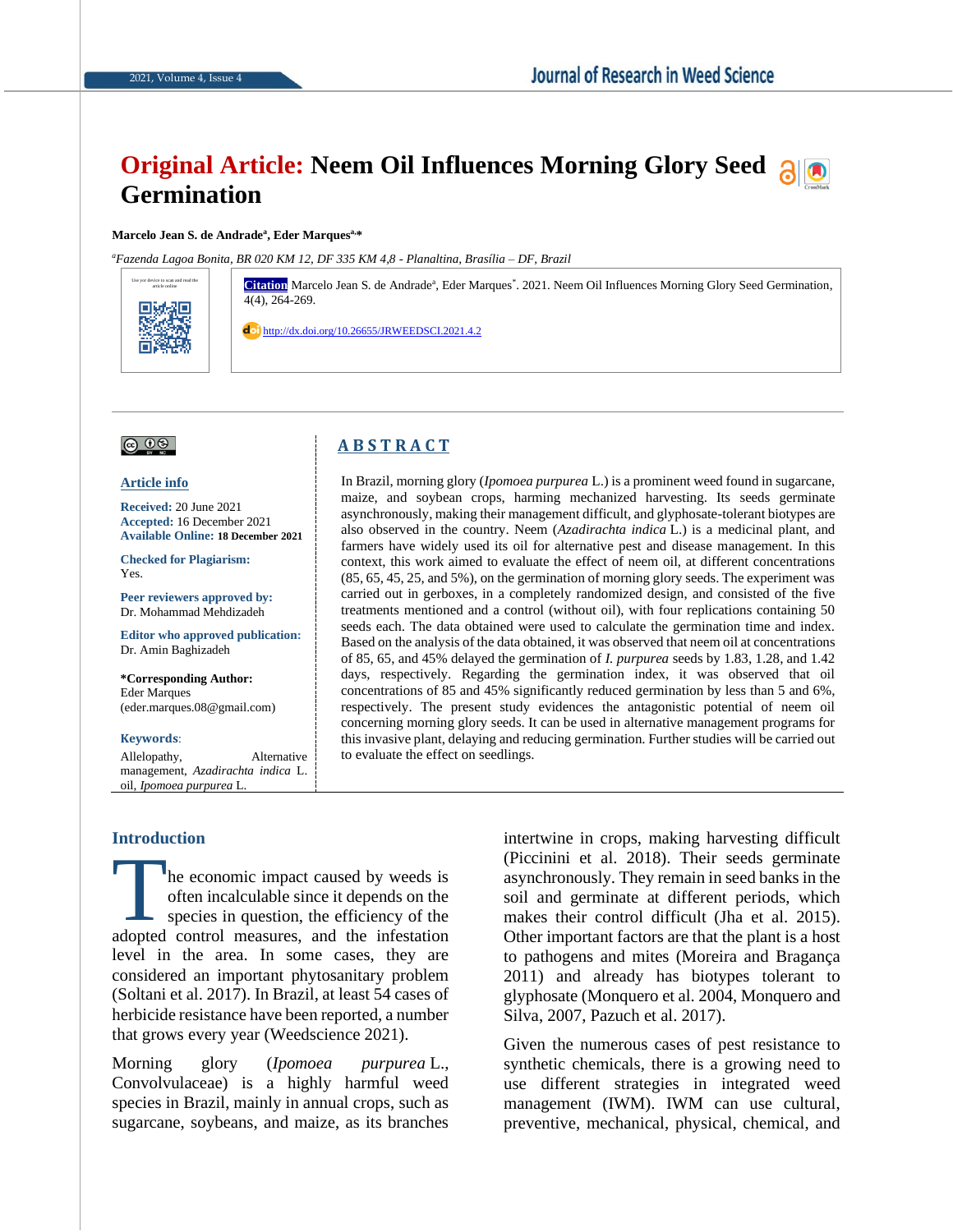even biological control as tools, when possible (Korres 2018), among other alternative measures, like using plant oils (Abouziena and Haggag, 2016).

Among the alternative weed control measures is allelopathy, which is a positive or negative interaction of one plant with another through chemical compounds released by them (Mehdizadeh and Mushtaq, 2020). Plants with allopathic principles have been used in intercropping and as a source of new herbicide molecules (Dayan and Duke 2009).

Neem (*Azadirachta indica* A. Juss) is a tree that belongs to the Meliaceae family and has its origins in India. It is a plant with therapeutic and medicinal benefits found in its seeds, bark, and leaves (Alzohairy, 2016). The oil, produced through pressing its seeds, has already been used in plant protection (Campos et al. 2016). One of its main advantages is that it does not affect mammals or the environment (Isman, 1999). The oil contains a diverse group of bioactive substances with high biological effects: azadirachtin, meliantrol, and salanin (Campos et al. 2016).

Kato-Noguchi et al. (2014) highlight nimbolide B and nimbic acid as the main allelopathic substances present in the neem plant. The influence of neem extract or plant residues on crops or weeds has also been studied (Xuan et al. 2004, Ashrafi et al. 2008, Ogundare et al. 2016). However, references to neem oil allelopathy are scarce. Souza Filho et al. (2009) evaluated the effect of neem oil on germination and the seedling development of weeds, namely the touch-me-not plant (*Mimosa pudica* Kunth.) and sicklepod (*Senna obtusifolia* L.). For cultivated plants, Kume et al. (2020) evaluated the effect of neem oil on the germination speed of lettuce (*Lactuca sativa* L.) and arugula (*Eruca sativa* L.).

Given what is stated above, this study aimed to evaluate the effect of neem oil on the seed germination of *Ipomoea purpurea* L.

### **Materials and Methods**

The study was conducted in the Federal District, in central Brazil (15.58 ºS, 47.73 ºW), a region dominated by the Cerrado biome, in March 2021. According to the Köppen classification, the

## **Journal of Research in Weed Science**

location has a Tropical seasonal climate of megathermic savannah, with an average annual precipitation of 1,400 mm (Cardoso et al. 2014). The seed lots of *Ipomoea purpurea* were purchased from a commercial supplier, already chemically treated (to prevent fungus), and within the expiry date.

The neem oil used was also purchased from a commercial supplier, being a product considered an insecticide/fungicide (Chemical Group Tetranortriterpenoid), in the formulation of Emulsifiable Concentrate (EC) and classified by Brazil's Ministry of Agriculture in Category 5 - Product Unlikely to Cause Acute Damage (Agrofit, 2021).

From the initial concentration of the product (85%), dilutions were made with sterile distilled water to 65, 45, 25, and 5%. Then, gerboxes containing three sheets of autoclaved germitest paper were used, in which 50 seeds were deposited, and 2 ml of each dilution (treatments) of the oil were added. The gerboxes were sealed with plastic wrap to prevent drying, and then they were kept at room temperature and exposed to light. As moisture was lost, the seeds were moistened. Data were collected daily: the number of seeds germinated each day was recorded, and the germinated seeds were then discarded (Castro et al. 2021).

The design used was completely randomized (CDR) with four replications, consisting of 50 seeds in each of the five treatments (Neem oil dilutions) plus the control (seeds with the addition of sterile distilled water only). Based on the germination data, the mean germination time (Equation 1) and the germination percentage (Equation 2) were calculated using the following equations (Santana and Ranal 2004):

 $T = \frac{\sum (f_i * x_i)}{\sum f_i}$  $\frac{\sum f_i \times \sum f_i}{\sum f_i}$  (days) average germination time (Eq. 1)

Germination index  $(\%) = \frac{germinated seeds}{total number of seeds}$ 100 (Eq 2)

Where  $f_i$  is the number of seeds germinated on the ith day; and  $x_i$  is the number of days counted from sowing to the day of reading.

The data were submitted to analysis of variance (ANOVA), followed by the Tukey test, at a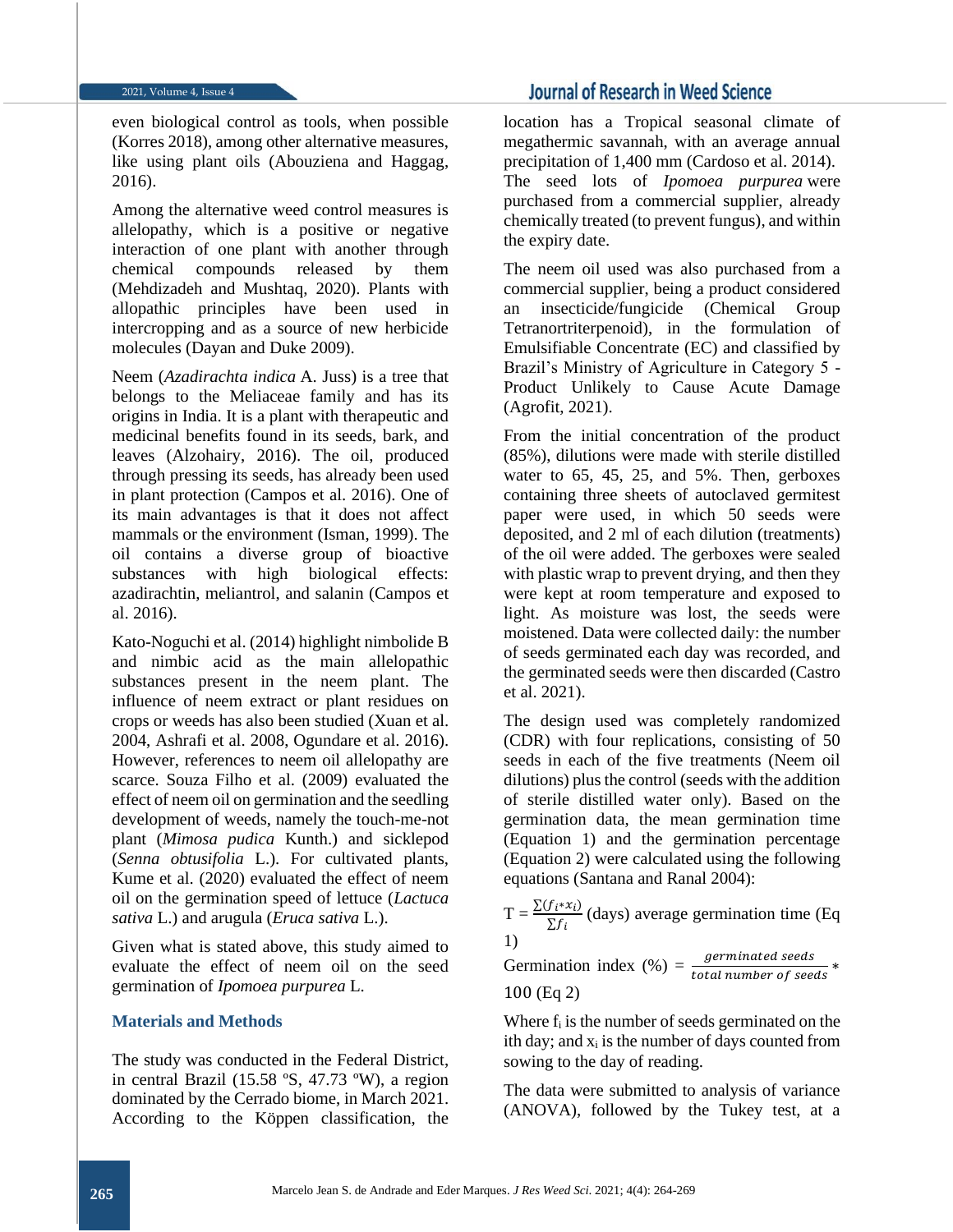## **Journal of Research in Weed Science**

significance level of 5%, using the Sisvar 5.6 program (Ferreira, 2014).

#### **Results and Discussion**

The seeds of *Ipomoea purpurea* germinated by the 14th day, with an average germination index of 98.5% for the control treatment, which agrees with previous reports that indicate total germination between 6 and 19 days, in addition to a variation in the germination rate of the species, in different seed lots, between 84 and 98% (Castro et al. 2021).

Based on the statistical analysis of the data, it was possible to observe that the gerboxes with a neem oil concentration of 85% (Figure 1) were the ones that delayed the germination of morning glory seeds (1.83 days). However, they did not differ much from those with 65% and 45% concentrations, which delayed the germination by 1.28 and 1.42 days, respectively. Those with 25% and 5% concentrations did not differ significantly from the control treatment, although they delayed the germination rate by 0.25 days and advanced it by 0.2 days, respectively.



**Figure 1.** Average germination time in days (y-axis) of *Ipomoea purpurea* seeds treated with different concentrations of neem oil (*Azadirachta indica*) (x-axis). Means followed by the same letter do not differ statistically by the Tukey test ( $P < 0.05$ ).

Regarding the germination index, it was observed that treatments with neem oil concentrations of 85 and 45% significantly reduced germination by 5 and 6%, respectively (Figure 2). The values in

other treatments did not differ significantly from the control treatment, although they were 1.5% lower.



**Figure 2.** Germination index (y-axis) of *Ipomoea purpurea* seeds treated with different concentrations of neem oil (*Azadirachta indica*) (x-axis). Means followed by the same letter do not differ statistically by the Tukey test  $(P < 0.05)$ .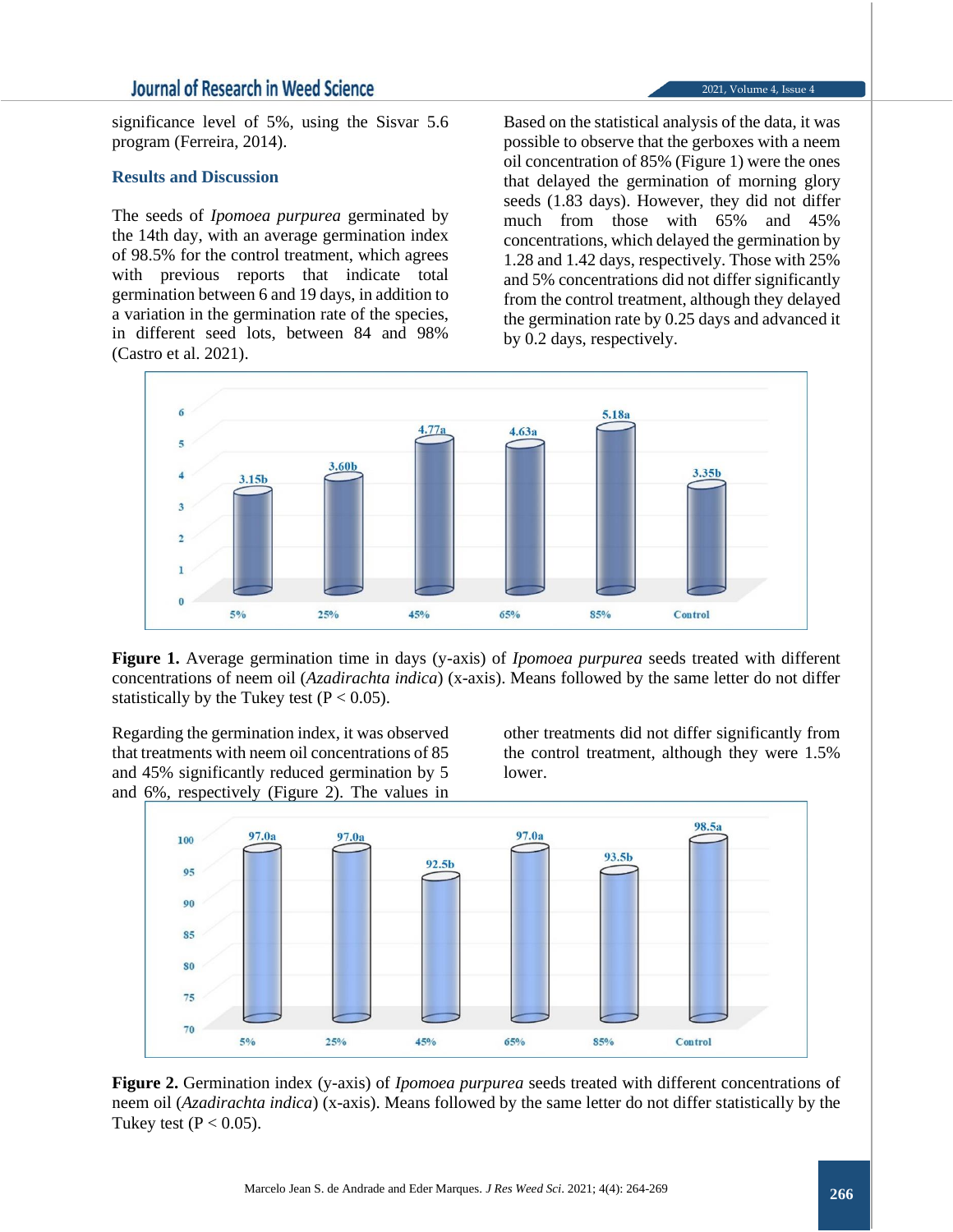Neem oil contains a diverse group of bioactive substances such as azadirachtin, meliantrol, and salanin (Campos et al. 2016). However, according to Kato-Noguchi et al. (2014), nimbolide B and nimbic acid B are the main substances with allelopathic effects present in the composition of its leaf extract, which has inhibited the growth of roots and shoots of barnyard grass (*Echinochloa crus-galli* (L.) Beauv.). Ogundare et al. (2016) observed that neem residues applied in the field in eggplant (*Solanum melongena* L.) cultivation reduced weed infestations significantly, but without mentioning which invasive plants they affected.

Xuan et al. (2004) reported that neem bark and leaves (dried, powdered, and at a concentration of 5%) strongly inhibited the germination and growth of several crops, such as alfalfa (*Medicago sativa* L.), bean (*Vigna angularis*  (Willd.) Ohwi & H. Ohashi), carrot (*Daucus carota* L.), radish (*Raphanus sativus* L.), rice (*Oryza sativa* L.), and sesame (*Sesamum indicum* L.), as well as that of weeds, such as barnyard grass, pickerelweed (*Monochoria vaginalis* (Burm.f.) C.Presl.) and Indian jointvetch (*Aeschynomene indica* L.), in a bioassay and soil.

Analyzing the allelopathic effect of n-hexanesoluble, acetone-soluble, and water-soluble fractions obtained from shoot extracts of *A. indica*, Ashrafi et al. (2008) observed significant reductions in the germination and growth of the roots and hypocotyls of cockscomb (*Amaranthus rotundus* L.), Canada thistle (*Cirsium arvense*  L.), crabgrass (*Digitaria sanguinalis* L.), wild mustard (*Sinapis arvensis* L.), lettuce and ryegrass (*Lolium ultiforum* Lam.), as the extract concentration increased.

The reports of Kume et al. (2020) corroborate those mentioned and the present study since they found that neem oil, at a concentration of 10% and 20%, also interfered in the germination speed of cultivated plants lettuce and arugula. Along the same lines, Souza Filho *et al*. (2009) describe that the oil, at a concentration of 3%, affected the germination and seedling development of two weeds: the touch-me-not plant (*Mimosa pudica* Kunth.) and sicklepod (*Senna obtusifolia* L.).

In the present study, the reduction in the germination of the weed seeds in question was

## **Journal of Research in Weed Science**

significant, which can be considered an important characteristic. Aqueous extracts from several plants were also able to delay the germination of morning glory by up to 5 days. Only guaco (*Mikania glomerata* Spreng) extract interfered in the germination of *I. purpurea* in that work (Castro et al. 2021). In another work, by this same research group, the alcoholic extract of lemonscented gum (*Corymbia citriodora* (Hook.) K.D. Hill and L.A.S. Johnson) delayed and reduced the germination of *I. purpurea* (Fonseca and Marques, 2021). Inoue et al. (2010) also observed a significant decrease in the germination of *I. grandifolia* by using a hydroalcoholic extract of araticum-do-cerrado (*Annona crassiflora* Mart.).

Based on our current results, further studies will be carried out to evaluate the effect of neem oil on morning glory seedlings.

### **Conclusions**

It was concluded that neem oil affects the germination time of *Ipomoea purpurea* seeds at 85, 45, and 65% concentrations, especially for 85%.

On the other hand, neem oil concentrations of 85 and 45% can reduce the germination rate, which indicates that neem oil can be an essential bioherbicide for the management of morning glory.

### **References**

- Abouziena H.F, Haggag W.M. 2016. Weed Control in Clean Agriculture: A Review. *Planta Daninha,* (34)2: 377-392. [https://doi.org/10.1590/S0100-](https://doi.org/10.1590/S0100-83582016340200019) [83582016340200019.](https://doi.org/10.1590/S0100-83582016340200019)
- Agrofit. *System of Phytosanitary Pesticides in Brazil*. [https://agrofit.agricultura.gov.br/agrofit\\_cons](https://agrofit.agricultura.gov.br/agrofit_cons/principal_agrofit_cons) [/principal\\_agrofit\\_cons.](https://agrofit.agricultura.gov.br/agrofit_cons/principal_agrofit_cons) (Accessed 15 June 2021).
- Alzohairy M.A. 2016. Therapeutics role of *Azadirachta indica* (Neem) and their active constituents in diseases prevention and treatment. *eCAM*, 7382506. <https://doi.org/10.1155/2016/7382506>
- Ashrafi Z.Y, Ashrafi Y, Rahnavard A, Sadeghi S, Alizade M, Mashhadi H.R. 2008. Study of the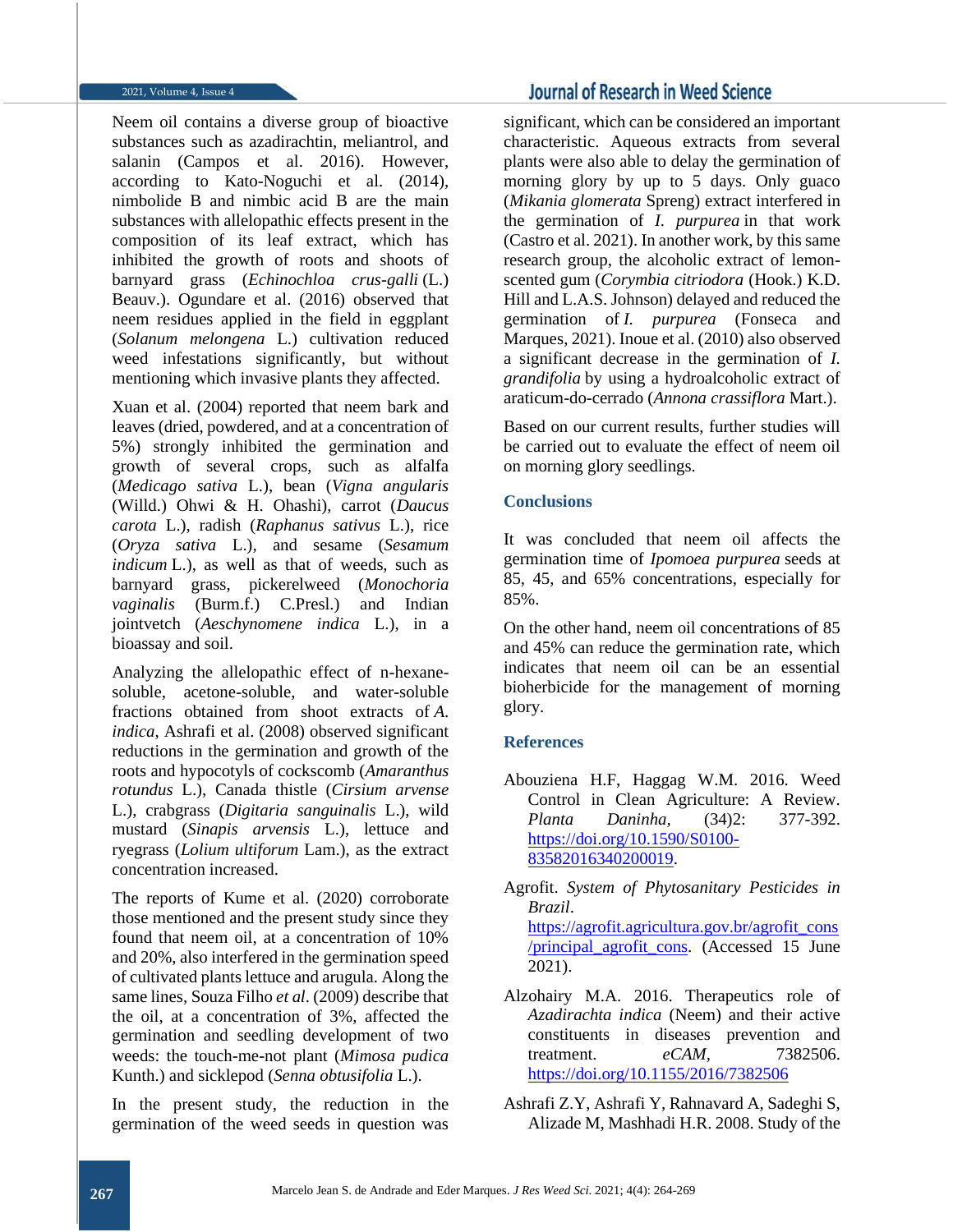## **Journal of Research in Weed Science**

2021, Volume 4, Issue 4

allelopathic potential of extracts of *Azadirachta indica* (Neem). *Online J. Biol. Sci.,* 8(3)*:* 57-61. <http://dx.doi.org/10.3844/ojbsci.2008.57.61>

- Campos E.V.R, Oliveira J.L, Pacoli M, Lima R, Fraceto L.F. 2016. Nim oil and crop protection: from now to the future. *Front. Plant Sci.,* 7: 1-8. <http://dx.doi.org/10.3389/fpls.2016.01494>
- Cardoso M.R.D, Marcuzzo F.F.N, Barros J.R. 2014. Classificação climática de Köppen-Geiger para o Estado de Goiás e o Distrito Federal. *ACTA Geogr.* 8(16)*:* 40-55. <http://dx.doi.org/10.5654/acta.v8i16.1384>
- Castro L.A, Beltrão D.O, Santos P.G.A, Carvalho Y.B, Nogueira Filho N.R, Costa J.P.L, Marques E. 2021. Allelopathic effect of crude plant extract on *Ipomoea purpurea* L. *J. Res. Weed Sci.,* 4(2): 188-199. [http://dx.doi.org/10.26655/JRWEEDSCI.202](http://dx.doi.org/10.26655/JRWEEDSCI.2021.2.5) [1.2.5](http://dx.doi.org/10.26655/JRWEEDSCI.2021.2.5)
- Dayan F.E, Duke S.O. 2009. *Biological Activity of Allelochemicals*. In: Osbourn AE, Lanzotti V (Eds.), Plant-derived Natural Products. Chapter 17: pp. 361-384. [http://dx.doi.org/10.1007/978-0-387-85498-](http://dx.doi.org/10.1007/978-0-387-85498-4_17) [4\\_17](http://dx.doi.org/10.1007/978-0-387-85498-4_17)
- Ferreira D.F. 2014. Sisvar: A Guide for its Bootstrap procedures in multiple comparisons. *Ciênc. Agrotec.,* 38(2)*:* 109- 112. [https://doi.org/10.1590/S1413-](https://doi.org/10.1590/S1413-70542014000200001) [70542014000200001](https://doi.org/10.1590/S1413-70542014000200001)
- Fonseca J.G.C, Marques E. 2021. Lemon-scented gum extracts influence the germination of morning glory seeds. J Res Weed Sci. 4(3): 236-241. [https://doi.org/10.26655/JRWEEDSCI.2021.](https://doi.org/10.26655/JRWEEDSCI.2021.3.6) [3.6](https://doi.org/10.26655/JRWEEDSCI.2021.3.6)
- Inoue M.H, Santan D.C, Sousa A.P.S.F, Possamai A.C.S, Silva L.E, Pereira M.J.B, Pereira K.M. 2010. Potencial alelopático de *Annona crassiflora*: efeitos sobre plantas daninhas. *Planta Daninha,* 28(3)*:* 489-498. [https://doi.org/10.1590/S0100-](https://doi.org/10.1590/S0100-83582010000300005) [83582010000300005](https://doi.org/10.1590/S0100-83582010000300005)
- Isman M.B. 1999. *Neem and related natural product.* pp. 139-153. In Hall FR and Menn J.J. (Eds.), Biopesticides: use and delivery.

Humana, Totowa, NJ. <https://doi.org/10.1385/0-89603-515-8:139>

- Jha P, Norsworth J.K, Kumar V, Reichard N. 2015. Annual changes in temperature and light requirements for *Ipomoea purpurea* seed germination with after-ripening in the field following dispersal. *Crop Prot.,* 67: 84-90. [http://dx.doi.org/10.1016/j.cropro.2014.09.02](http://dx.doi.org/10.1016/j.cropro.2014.09.021) [1](http://dx.doi.org/10.1016/j.cropro.2014.09.021)
- Kato-Noguchi H, Salm M.A, Ohno O, Suenaa K. 2014. Nimbolide b and nimbic acid b, phytotoxic substances in neem leaves with allelopathic activity. *Molecules, 19(6)*: 6929- 6940.

<https://doi.org/10.3390/molecules19066929>

- Korres N.E. 2018. *Agronomic Weed Control: A Trustworthy Approach for Sustainable Weed Management*. In: Non-Chemical Weed Control, Chapter 6: pp. 97–114. [https://doi.org/10.1016/B978-0-12-809881-](https://doi.org/10.1016/B978-0-12-809881-3.00006-1) [3.00006-1](https://doi.org/10.1016/B978-0-12-809881-3.00006-1)
- Kume J.E.P, Souza J.R, Kozusny-Andreani D.I, Andreani Junior R. Efeito alelopático do óleo de neem (*Azadirachta indica*) sobre a germinação de hortaliças. *Conhecimentos teóricos, metodológicos e empíricos para o avanço da sustentabilidade no Brasil 2. Capítulo* 6: pp. 54-63 <https://doi.org/10.22533/at.ed.4632005086>
- Monquero P.A, Christoffoleti P.J, Osuna M.D, Prado R. 2004. Absorção, translocação e metabolismo do glyphosate por plantas tolerantes e suscetíveis a este herbicida. *Planta Daninha,* 22(3): 445-51. [https://doi.org/10.1590/S0100-](https://doi.org/10.1590/S0100-83582004000300015) [83582004000300015](https://doi.org/10.1590/S0100-83582004000300015)
- Monquero P.A, Silva A.C. 2007. Efeito do período de chuva no controle de *Euphorbia heterophylla* e *Ipomoea purpurea* pelos herbicidas glyphosate e sulfosate. *Planta Daninha,* 25(2): 445-451.